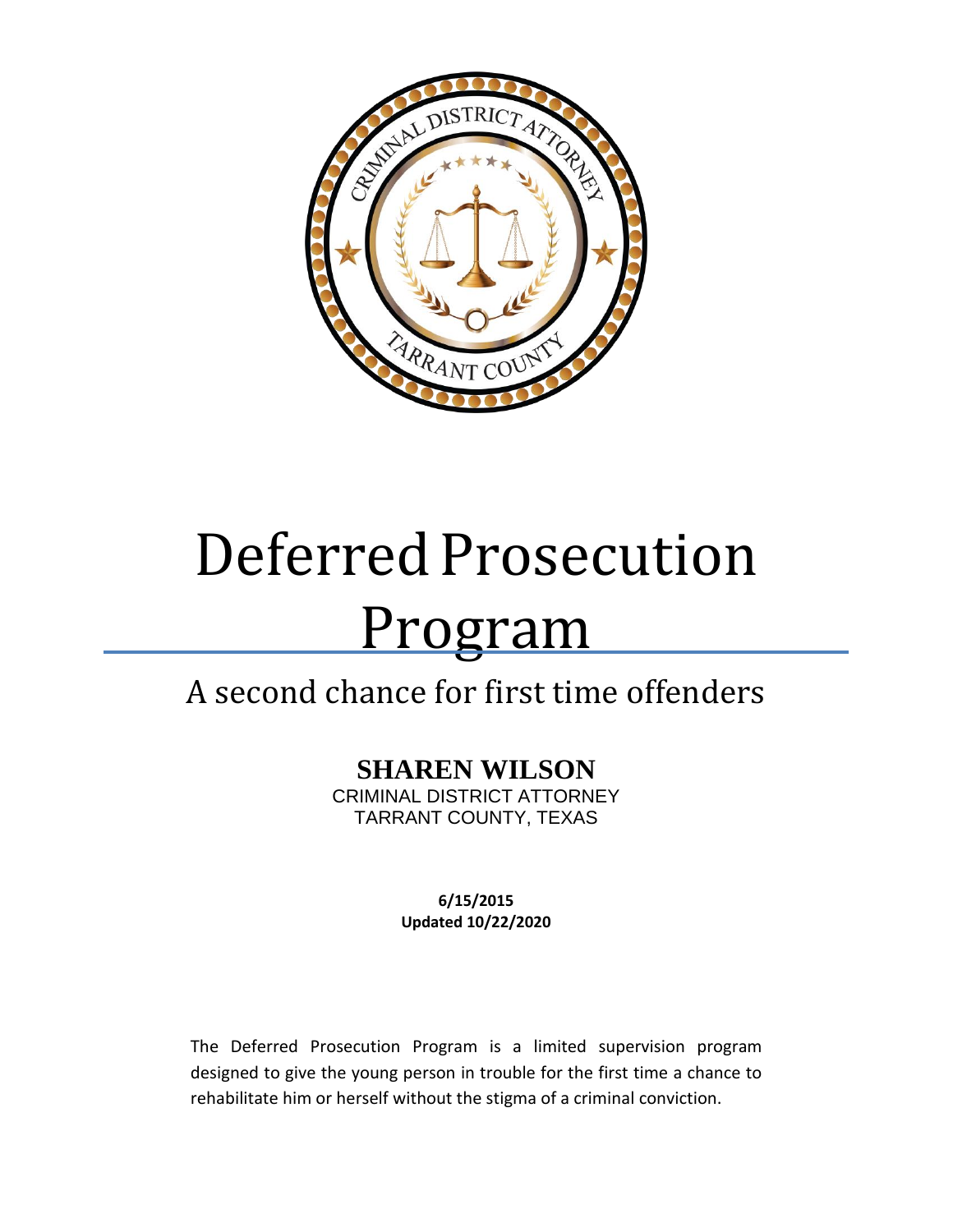## **Mission Statement**

Tim Curry, former Tarrant County Criminal District Attorney, stated the Mission when he began the Deferred Prosecution Program in the summer of 1973.

> Briefly, the Deferred Prosecution Program is a limited supervision probation program designed to give the young person in trouble for the first time a chance to rehabilitate himself (or herself) without the stigma of a criminal conviction(s). After the probationary period is successfully completed, the pending charges aredismissed.

Since that time, the Program has changed. Through the years, it became a supervision program for offenders after case dismissal, so that if the Program was not successfully completed, the case was refiled. Some changes were needed. As early as a 1975 Program review, an unintended consequence was noted. The requirement that participants have no prior criminal arrest record seemed to disproportionately disqualify some young people.

A team of prosecutors, investigators, staff and criminal defense attorneys reviewed the Program in 2015 to ensure that it continues to meet the goal of giving youthful offenders an opportunity for rehabilitation without acquiring a record of conviction as well as to address the program requirements so it is available to allequally.

That collaboration resulted in the enclosed Deferred Prosecution Program.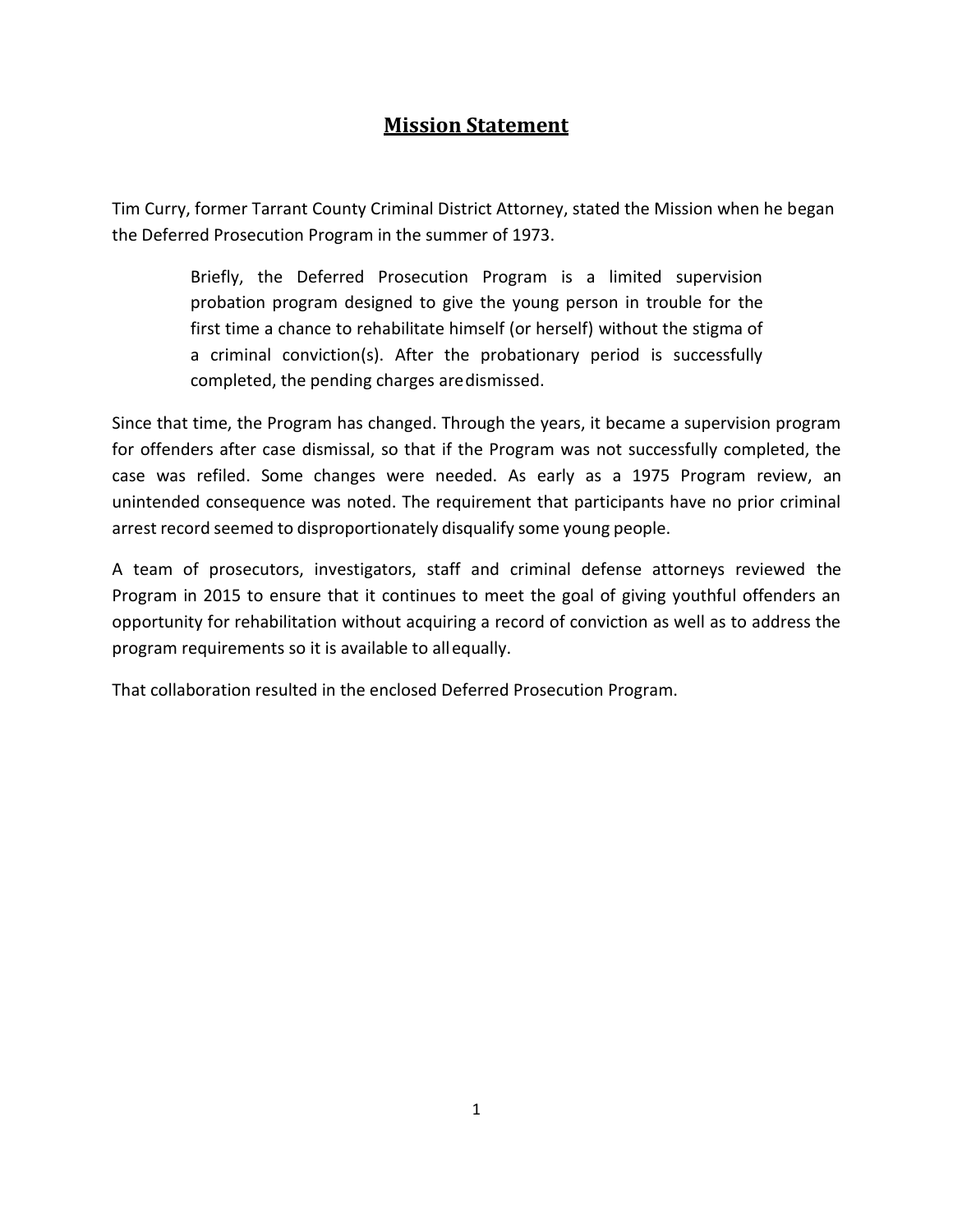### **Program Parameters**

Deferred Prosecution Program, also known as DPP, is available for youthful offenders, age 17 to 24 at the time of the offense, who have not been previously convicted of an offense, and who are willing and able to rehabilitate themselves.

Deferred Prosecution Program consists of two separate tracks. Track A is the traditional DPP consisting of an application with strict screening controls, background investigation, an orientation interview, and an agreement to abide by the terms of the Program.

Track B focuses on offenders with marijuana and some substance abuse charges. It also consists of an application with strict screening controls, background investigation, an orientation, and an agreement to abide by the terms of the Program.

The supervisory period in either Track A or B, includes drug testing to ensure that the program remains drug free for all offenders. Negative drug test results are required to enter and to successfully complete the supervisory period.

Upon successful completion of the supervisory period in either Track A or B, the pending case will be dismissed and applicant is eligible to apply for immediate expunction.

#### **Application**

An offender must apply in person within 90 days of the filing of his or her case. If the completed application is not received within 90 days, the application will not be considered, no exceptions. A completed application includes all of the following:

DPP Questionnaire, with personal statement, fully completed by the applicant.

Two (2) signed letters of recommendation. Each letter must state that it is written by an adult person who is not a relative or co-defendant, state that the writer has known the applicant for at least three (3) years, and state the nature of the pending criminal charge.

High school diploma, or college transcript, or GED certificate.

Negative drug test, given at Tarrant County Community Supervision and Corrections Department (Necessary paperwork will be provided when application is turned in to obtain drug test).

Non-refundable initial partial program fee of \$25.00.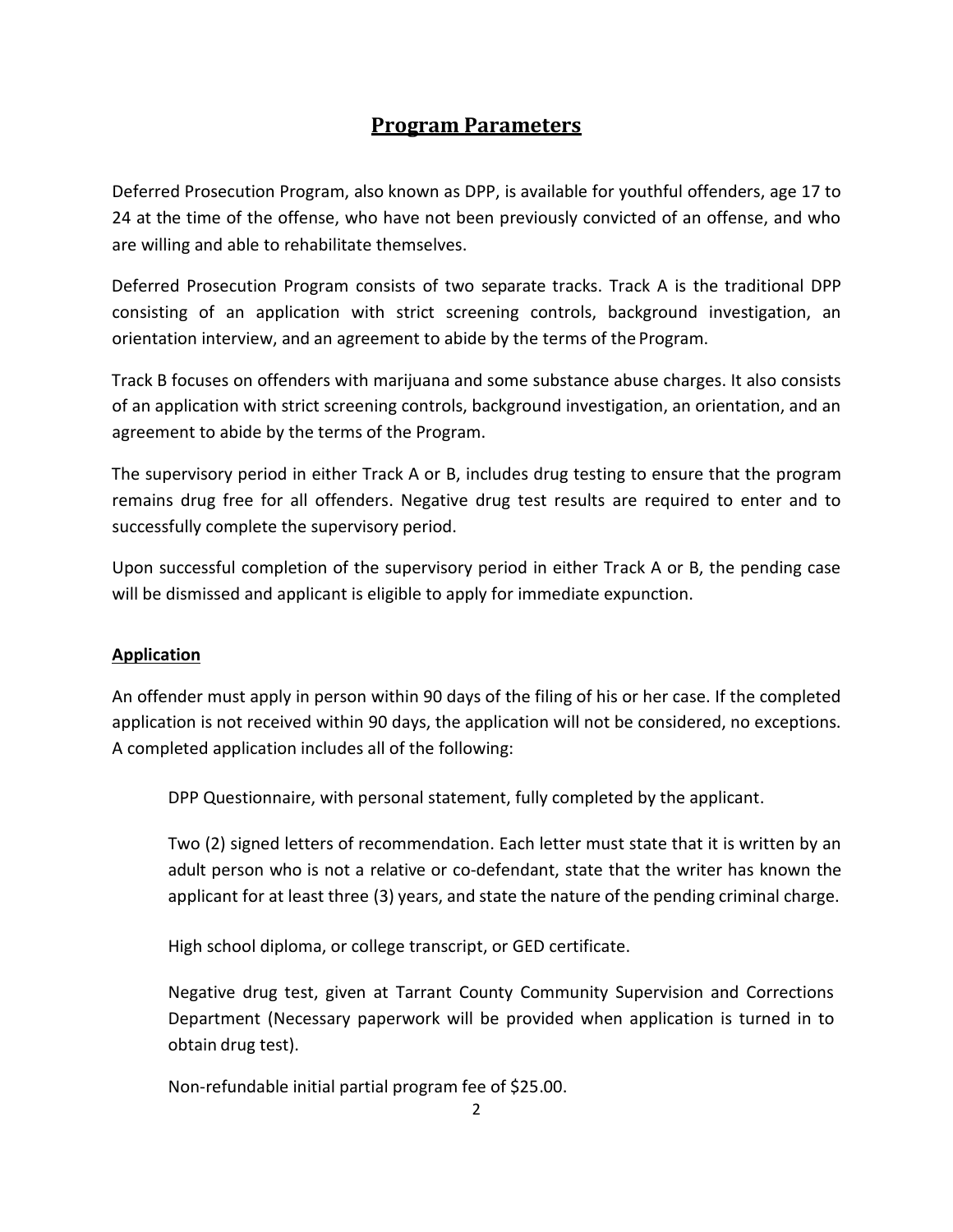#### **Fee**

The Program fee for Track A is \$125; \$25 due with application; \$100 due on date of orientation.

The Program fee for Track B is \$225; \$25 due with application; \$200 due on date of orientation.

#### **Orientation**

The applicant must attend an orientation before being accepted into DPP. The applicant must be accompanied by a parent or an adult accountability partner. The remainder of the program fee must be paid in full at the conclusion of the orientation. The Waivers completed and signed by applicant and defense attorney must be presented at the beginning of the orientation.

#### **Length of Program**

The term of supervision is four (4) months for misdemeanor offenses and eight (8) months for felony offenses. If restitution is owed, the term of supervision can be extended to eight (8) months to allow full payment.

#### **Expunction**

Upon successful completion of the Program, the offender is entitled to an immediate expunction under Art. 71.011 TEXAS GOVERNMENT CODE and Art. 55.01 CODE OF CRIMINAL PROCEDURE. Expunction is not included in the cost of the program. An attorney is required to file the proper paperwork for an expunction and additional court costs are required.

An expunction order is limited to permit the Tarrant County Criminal District Attorney's Office to retain a record of applicant's participation in Deferred Prosecution Program, including the date and offense filed, as a reference resource for determining whether an arrestee is eligible for the Deferred Prosecution Program. The TCCDA shall maintain the record of participation and the copy of the waiver as confidential work product documents. The record of participation and the copy of the waiver will be maintained by the TCCDA for five years from the date of disposition and will not be disclosed to the public or any other government agency unless required by law, including, but not limited to a court order or statute.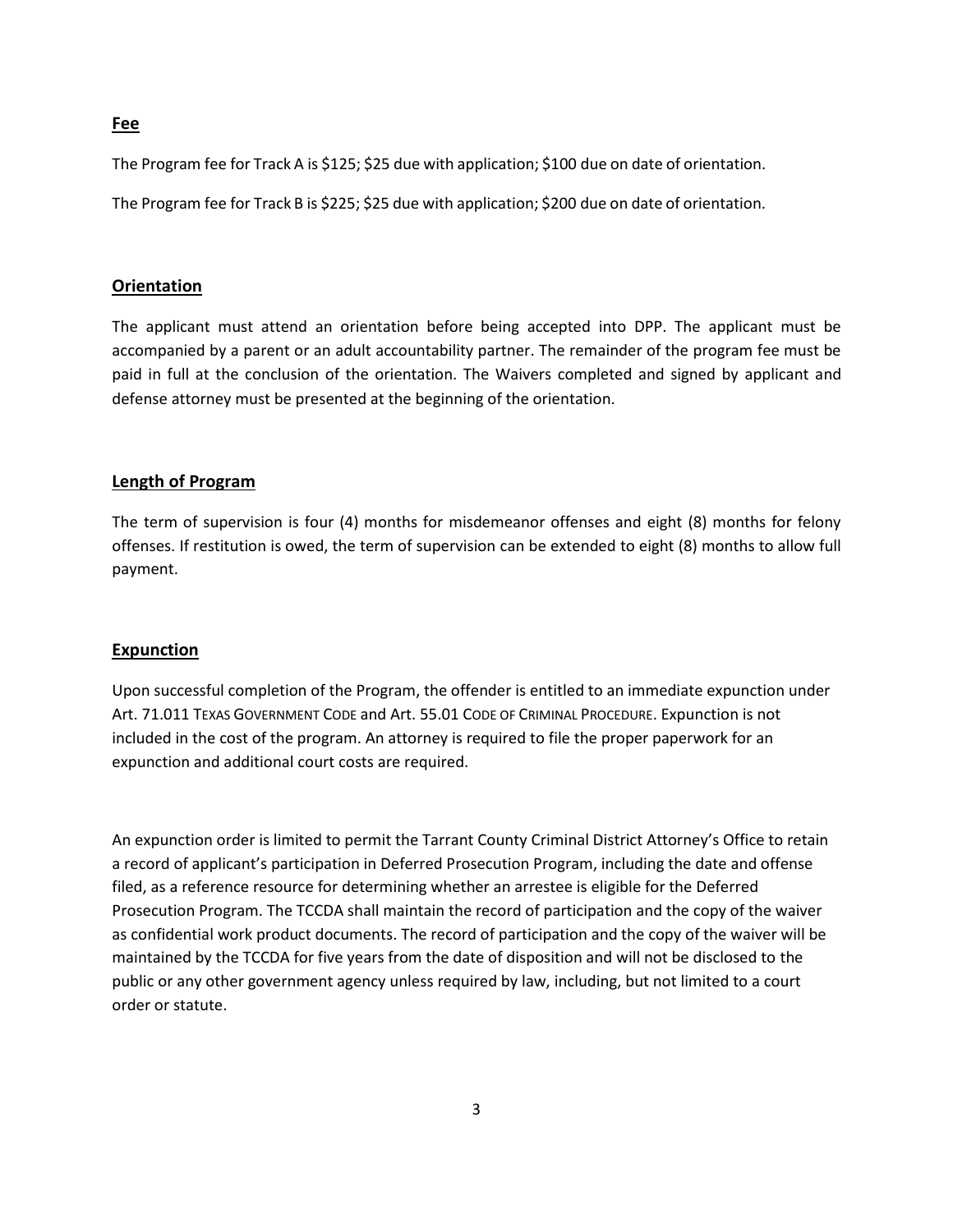#### **Implementation**

- 1. Applicant must be 17-24 at time of offense
- 2. Application must be received no later than 90 days from file date, no exceptions
- 3. Orientation for all applicants
- 4. Orientations will be conducted on Thursday afternoons in the 4<sup>th</sup> floor Media Room
- 5. Drug testing will be performed by CSCD (first come, firstserved)
	- a. Central 200 W Belknap St, (basement) MALES only 7:30 am 5:00 pm
	- b. Central 300 W Belknap St,  $(4^{th}$  floor) FEMALES only 8:00 am  $-5:00$  pm
	- c. 3210 Miller Ave (Miller Complex) MALES 7:00 am 6:00 pm
	- d. 3210 Miller Ave (Miller Complex) FEMALES 9:00 am 6:00 pm \*Participants given 2 chances within 30 minutesto provide a sample, if no sample is given after 2 attempts it is referred to the referring person as a Stall Violation
- 6. Report monthly for four (4) months for misdemeanor and eight (8) months for felonies, will extend (if needed for restitution) up to eight (8) months formisdemeanor
- 7. Case dismissed upon successful completion of program

#### **Disqualifications\***

#### Applicant

- 1. Over 24 years old at the time of the offense
- 2. Previous juvenile adjudication
- 3. Member of mental health priority population
- 4. Positive drug screen with application
- 5. Previous conviction or supervision for Class B offenses and above
- 6. Previous participation in DPP (including juvenile) or any other diversion program

#### Offense

- 7. Multiple offenses not occurring out of same criminalepisode
- 8. Offense committed after first arrest or while onbond
- 9. Injuring or placing anyone in danger during course ofoffense
- 10. Gang related offense

\*Cases accepted into the program subject to Criminal District Attorney discretion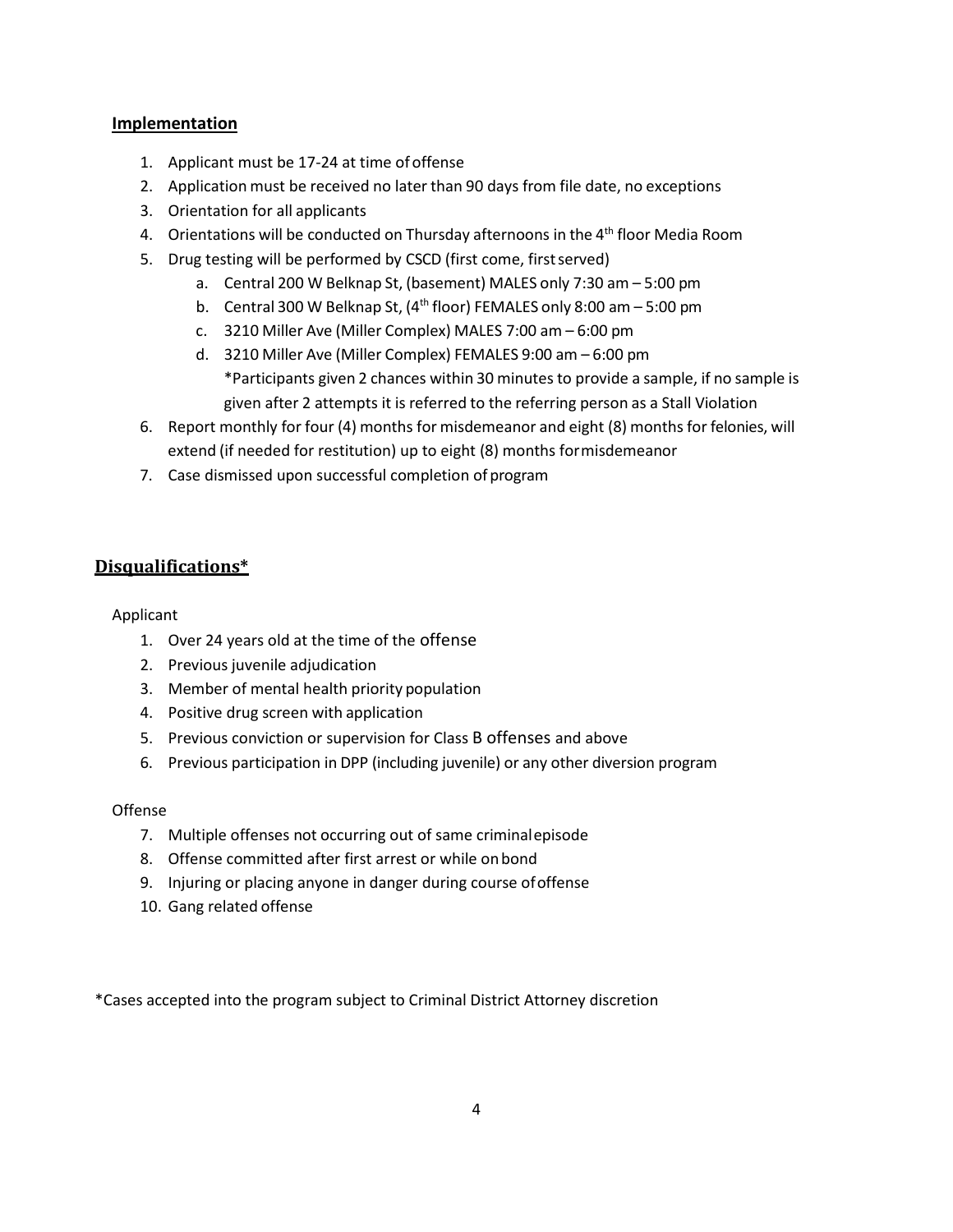#### **DPP Track A – eligible offenses**

- 1. Theft and theft of service, where the value is less than \$30,000 (M to SJF)
- 2. Unauthorized use of a vehicle  $-(SJF)$
- 3. Burglary (vehicle, building, coin operated machine, excludes habitation) (M to SJF)
- 4. Credit card and debit card abuse  $-$  (F)
- 5. Removal, destruction or concealment of writing
- 6. Criminal mischief, where the loss is less than \$30,000 (M toSJF)
- 7. Criminal trespass (M)
- 8. Evading arrest, no vehicle, no injury (M)
- 9. Failure to  $ID (M)$
- 10. False report to police officer  $(M)$
- 11. Forgery  $(M)$
- 12. Purchase or furnish alcohol to minor –(M)
- 13. Sell or make alcohol available to a minor  $-(M)$
- 14. Failure to stop at accident or Failure to give notice fixed object –(M)
- 15. Tampering with government record (M to SJF)
- 16. Graffiti pecuniary loss less than \$30,000 (M to SJF)
- 17. Silent or abusive calls  $-911 (M)$
- 18. Fraudulent use or possession of identifying information, less than five items– (SJF)
- 19. Trademark counterfeiting, less than \$30,000 (M to SJF)
- 20. Labeling unauthorized recording (M to SJF)
- 21. Possession, manufacture, distribution of instrument to commit retail theft  $-(M)$

#### **DPP Track B – eligible offenses**

- 1. Possession of marihuana under 2 ounces  $-(M)$
- 2. Possession of marihuana 2-4 ounces (M)
- 3. Possession of marihuana under 2 ounces, drug free zone –(M)
- 4. Possession of controlled substance (PG3), under 28 grams –(M)
- 5. Possession of controlled substance (PG2A), under 2 ounces –(M)
	- Limited to K2
- 6. Possession of controlled substance (PG2A), under 1 gram (M)
	- Limited to K2
- 7. Possession of a dangerous drug (M)
- 8. Possession of marihuana 2-4 ounces, drug free zone –(SJF)
- 9. Possession of controlled substance (PG1), under 1 gram (SJF)
	- Excluding heroin and fentanyl
- 10. Possession of controlled substance (PG1A), fewer than 20 abuse units –(SJF)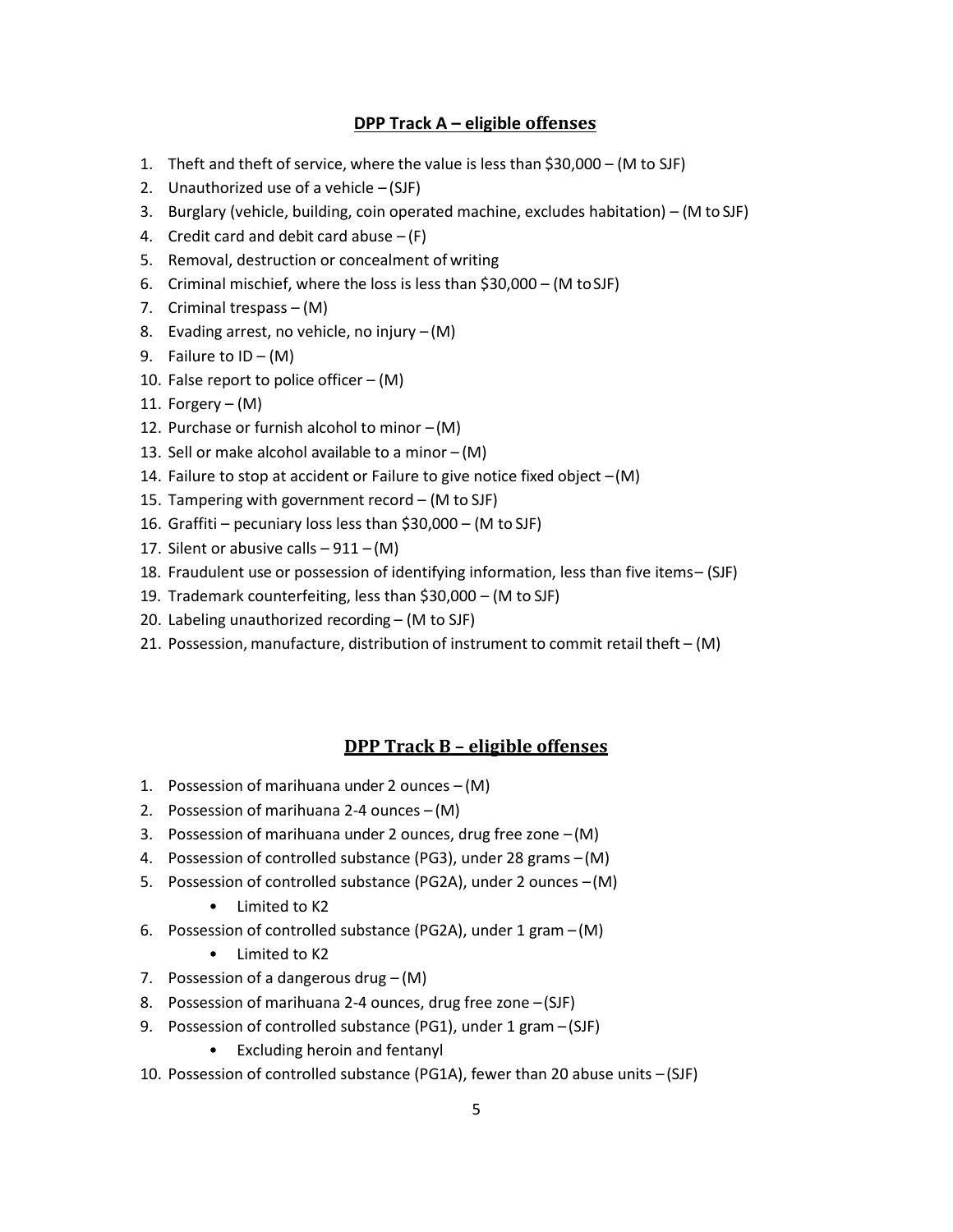- Limited lysergic acid diethylamide (LSD)
- 11. Possession of controlled substance (PG2), under 1 gram –Drug Free Zone (F3)
	- Limited to methoxymethamphetamine (ecstasy/MDMA), psilocybin, psilocin, Tetrahydrocannabinol (THC) in the form of edibles, vape pens, cigars, waxes, oils
- 12. Possession of controlled substance (PG2), under 1 gram (SJF)
	- Limited to methoxymethamphetamine (ecstasy/MDMA), psilocybin, psilocin, Tetrahydrocannabinol (THC) in the form of edibles, vape pens, cigars, waxes, oils
- 13. Possession of controlled substance (PG2), 1 gram < 4 grams (F3)
	- Limited to methoxymethamphetamine (ecstasy/MDMA), psilocybin, psilocin, Tetrahydrocannabinol (THC) in the form of edibles, vape pens, cigars, waxes, oils
- 14. Possession of controlled substance (PG2), 4 <200 grams (F2)
	- Limited to Tetrahydrocannabinol (THC) in the form of edibles, vape pens, cigars, waxes, oils
- 15. Possession of controlled substance (PG4), under 28G (M)

\*Cases accepted into the program subject to Criminal District Attorney discretion